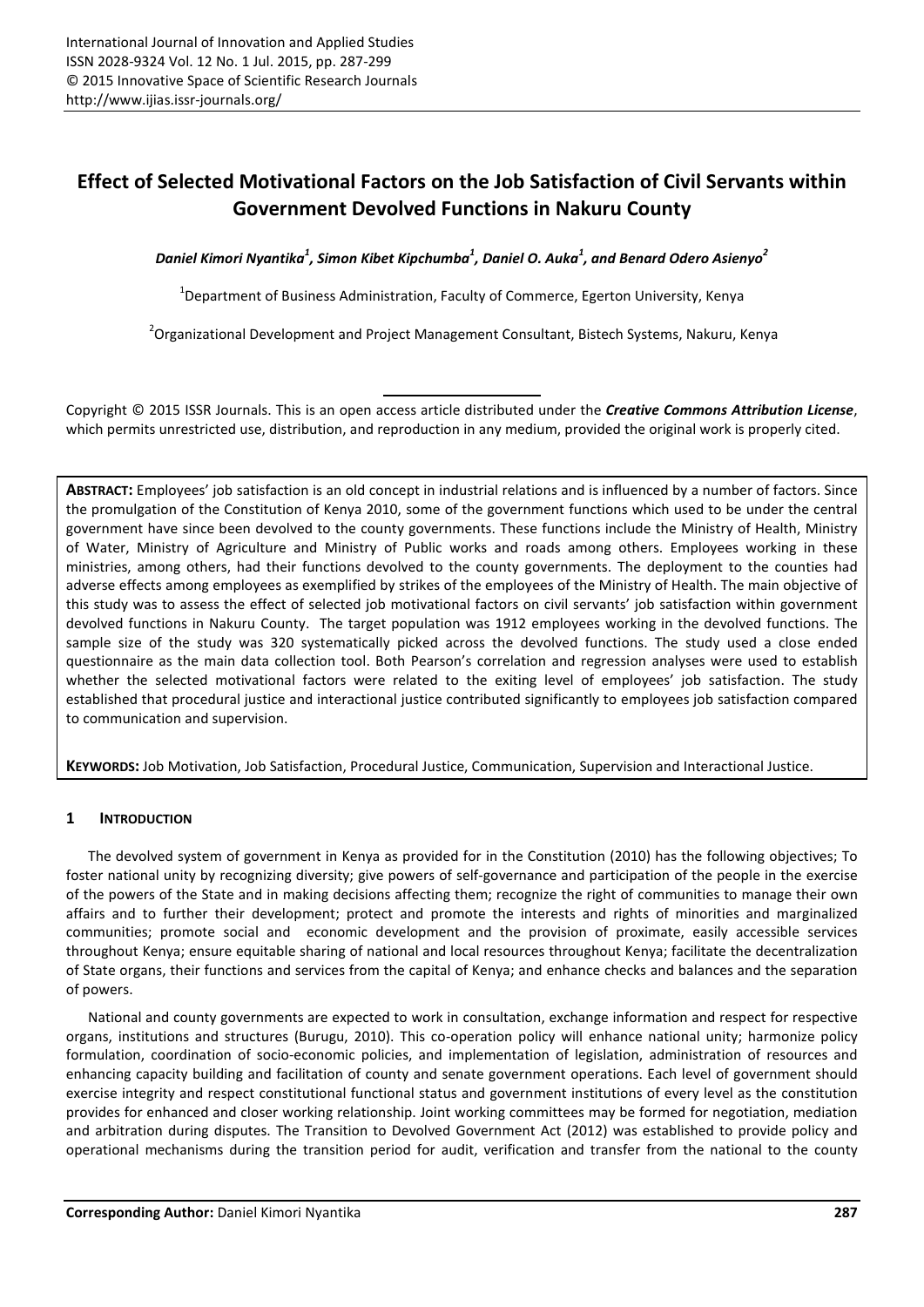government assets and liabilities, human resources, pensions and other benefits of employees of government and local authorities and other related matters including provision of mechanisms for capacity building.

Job satisfaction is an indicator of how well a person is doing his or her job. Job satisfaction is obviously an important factor for all organizations. Companies must continuously improve employee satisfaction in order to stay profitable. Job satisfaction can be defined as an individual's general attitude towards his or her job (Robbins, 2003). Price (1997) defined job satisfaction as the degree to which employees have a positive affective orientation towards employment by the organization. In the year 2013, Kenya Health Workers went on strike to protest against their services being devolved to the County Government instead of being retained at the National Government. The strike was an evidence of their job dissatisfaction with the County government. Following apathy and a feeling of demoralization, health workers and in particular, Doctors slowly started resigning (Saturday Nation, November 2013). Motivational factors as procedural justice (Yughubi et al., 2009), communication (Herrbach et al., 2004), supervision and interactional justice (Stutzer, 2004) affect employees' job satisfaction in terms of their feelings towards the job, benefits of the job and the resultant behavior that comes with such feelings and benefits.

The literature reviewed covers job satisfaction, devolution, and theoretical framework, effect of procedural justice, communication, supervision and interactional justice on job satisfaction. Although many empirical studies have been done on job satisfaction and other motivation areas including work conditions, promotion and recognition, career advancement and salary, there is scanty literature on how procedural justice, communication, supervision and interactional justice affect employees' job satisfaction in the devolved functions in Kenya. Since devolution is still a new concept in Kenya and that the employees working in the devolved functions have already shown resentment on devolution, it is important to carry out a study that will analyze the effect of selected motivational factors on the job satisfaction of civil servants within government devolved functions in Nakuru County.

### 2 LITERATURE

#### 2.1 MOTIVATIONAL FACTORS

Motivation is the process of initiating and directing behavior based on the persistent effort to satisfy an individual goal or need (Robinns & Judge, 2011). It is the desire within a person causing that person to act. It is a goal-directed drive, complex and individualized. Managerial strategies and tactics must be broad based to address the motivation concerns of individuals (Mathis & Jackson, 2010). In this study, selected motivational factors; procedural justice, communication, supervision and interactional justice that affect job satisfaction are analyzed.

## 2.1.1 PROCEDURAL JUSTICE

Procedural justice refers to the neutrality of the formal procedures and the rules that control the system (Nabatchi & Good, 2007). Leventhal et al. (1980) broadened the notion of procedural justice from the earlier focus by Thibaut and Walker (1975), which concentrated on dispute resolution procedures i.e. the process or means by which allocation of decisions are made. Their main focus was on dispute reactions to legal procedures.

In this case, Leventhal et al extended the notion to include non-legal contexts like organizational settings. They broadened the list of determinants of procedural justice far beyond process control and focused on six criteria that procedures should follow to be perceived to be fair i.e. procedures should be applied consistently across people and across time, be free from bias, ensure that accurate information is collected and used in decision-making, have some mechanism to correct flawed or inaccurate decisions, conform to personal or prevailing standards of ethics and morality and ensure that the opinions of various groups affected by the decision have been taken into consideration.

Employers and employees expect from one another justice within an organizational setup. Procedural justice is the legitimized fairness in the organization exhibited by the way employers treat employees. Procedural justice and 'moral alignment' are the most critical factors in fostering or retaining institutional legitimacy, albeit with felt obligation and consent to legal authority also playing a role. The conditions under which a job is performed can be different - from those completely comfortable to those very difficult and dangerous to employees' life and health. Difficult working conditions can be influenced by: (1) external factors that include climate- meteorological conditions, temperature, humidity, drafts, lighting in the workplace, noise and interference, gases, radiation, dust, smoke and other harmful factors; (2) subjective factors that include gender and age of the worker, fatigue, monotony, unfavorable posture during work, etc.; (3) factors related to the organization of production such as duration of the work shift, work schedule, working time, work pace, excessive strain etc.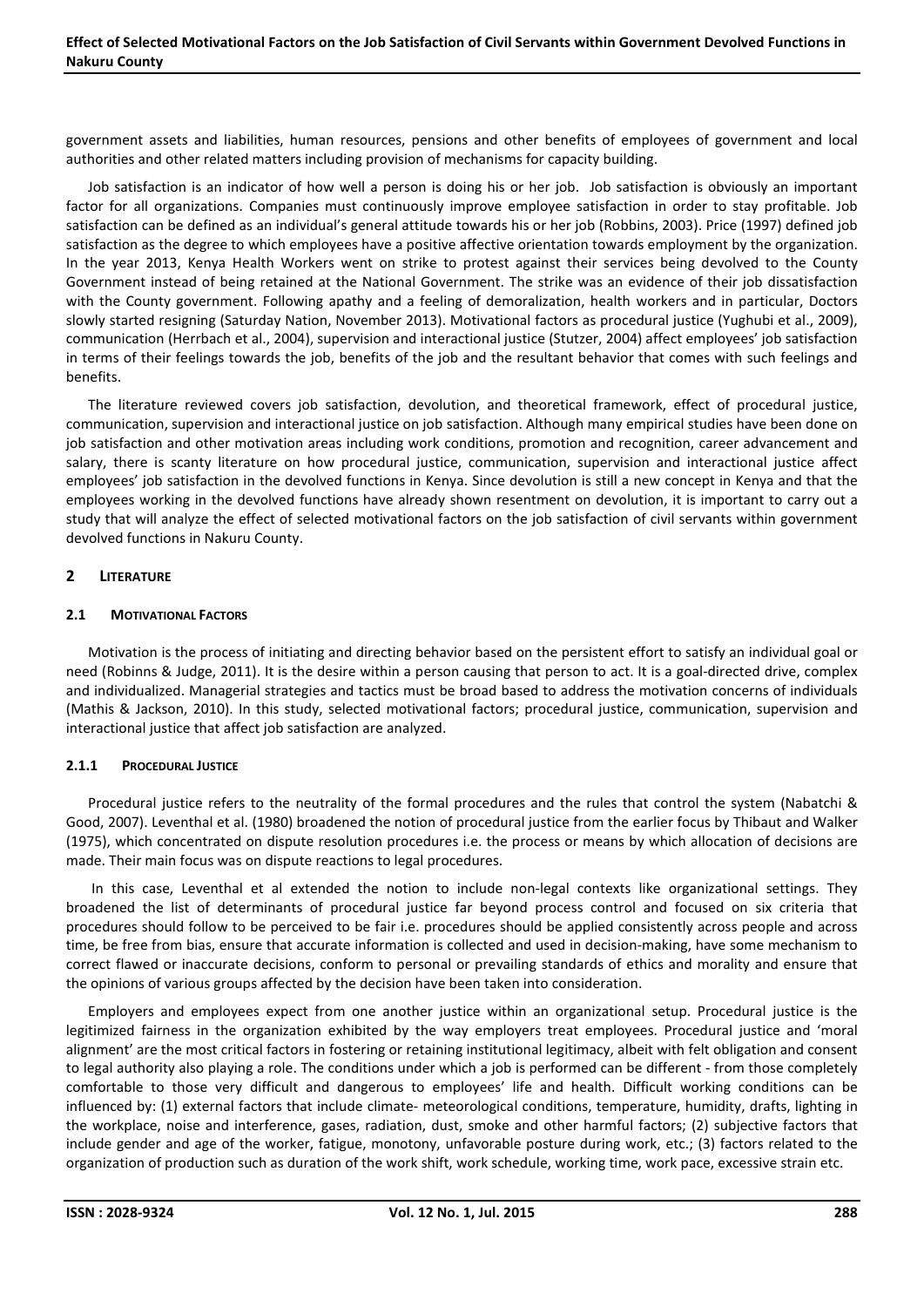Danica et al. (2013) observed that there is no significant difference in overall job satisfaction between workers who work in normal working conditions and workers who work in difficult working conditions. Furthermore, it was found out that the satisfaction with working conditions is higher in the case of workers who work in administration than in the case of workers who work in difficult working conditions. And finally, it is discovered that in the case of workers who work under difficult working conditions, the working conditions are an important factor of their overall job satisfaction. So, working conditions as a factor of job satisfaction do not considerably determine overall job satisfaction to make a significant difference between workers who work in normal working conditions and workers who work in difficult conditions.

However, given that it was discovered that the working conditions are an important factor of the overall job satisfaction of workers who work in the difficult working conditions, and given that these workers are less satisfied with this factor in relation to employees who work in normal working conditions, it could be concluded that it is necessary to improve the working conditions of workers who work in difficult working conditions. Improving working conditions relates to the improvement of safety at work, training of workers, control and improvement of machinery and tools, and to provide adequate protective equipment. As a result of these improvements it is possible that satisfaction with working conditions of workers who work in difficult working conditions increases. In that case these workers could become equally satisfied with working conditions as workers who work in normal working conditions which may act favorably on their overall job satisfaction as well as their performance (Danica et al., 2013).

Justice and its implementation is one of the basic needs of man that historically has provided the perfect platform for the development of human societies. Justice theories parallel to the development of evolved human society have been drawn from religious and philosophical ideas to experimental studies. Some experts preferred justice theory rather than the theory of equality, because it focuses on the equitable distribution of income among people to achieve a high level of motivation (Yaghubi et al., 2009). Employees are facing at least two resources in implementation or violation of justice in the organization, the most apparent resource is the supervisor or person's direct manager. The supervisor has the authority to manage subordinates; he could influence some outcomes like increasing the payment or promoting the opportunities of the subordinates. The second resource of the justice or injustice that employees may attribute to is the organization itself, though this resource is more subtle, but it is also important to note (Na'ami et al., 2006).

Alexander and Ruderman (1997) also stated that the sense of justice in the organization (distributive or procedural) would directly influence the displacement and desertion. The feelings of job satisfaction, trusting in managers, and lack of organizational conflicts are also effective. Moreover, those who accept the organizational decisions are more willing to cooperate with managers in organizations. Procedural justice would have been more effective in working relationships with colleagues, or even subordinates, and their loyalty to the organization bringing a sense of equality in the organization (Alexander & Ruderman, 1997). Najibzade, (2006) pointed out that employees usually have feelings of inequality towards their payment in comparison with other three aspects, but they have feelings of equality towards their working environment in comparison with their colleagues and others. Finally, they have relatively positive feelings of equality and above the average levels or almost equal about organizational respect and admiration, and also procedural justice.

## 2.1.2 COMMUNICATION

Communication plays a vital role for the success of any organization. It enables better relationships within an organization, transmission of information, fostering trust and cooperation among employees, improvement of understanding and co-ordination of work, enhancement of commitment and learning and increasing of overall workplace and individual satisfaction. Communication is, therefore, the process of exchanging information and can be verbal or non-verbal, formal or informal, written or oral.

Pettit et al. (1997) supports the idea that communication plays a major role in one's job usually measured in multidimensional terms. How an employee perceives supervisors communication style, credibility, and content as well as the organization's communication system will to a large extent influence the amount of satisfaction (morale) he or she receives from the job. Carmeli et al. (2002) propose that communication plays a significant role in creating a favorable image. A positive communication climate would increase the level of job satisfaction and this, in turn, would affect job satisfaction positively. In organizations, people communicate with each other in different ways. Messages may move downwards and upwards between hierarchical levels or horizontally among employees at equivalent level (Dwyer, 2005). Communication can occur through informal channels such as grapevines or formal channels such as procedures and official meetings.

Pettit et al, (1997) supports the notion that communication plays a major role in one's job satisfaction which is usually measured in multidimensional terms. How an employee perceives a supervisor's communication style, credibility, and content as well as the organization's communication system will to some extent influence the amount of satisfaction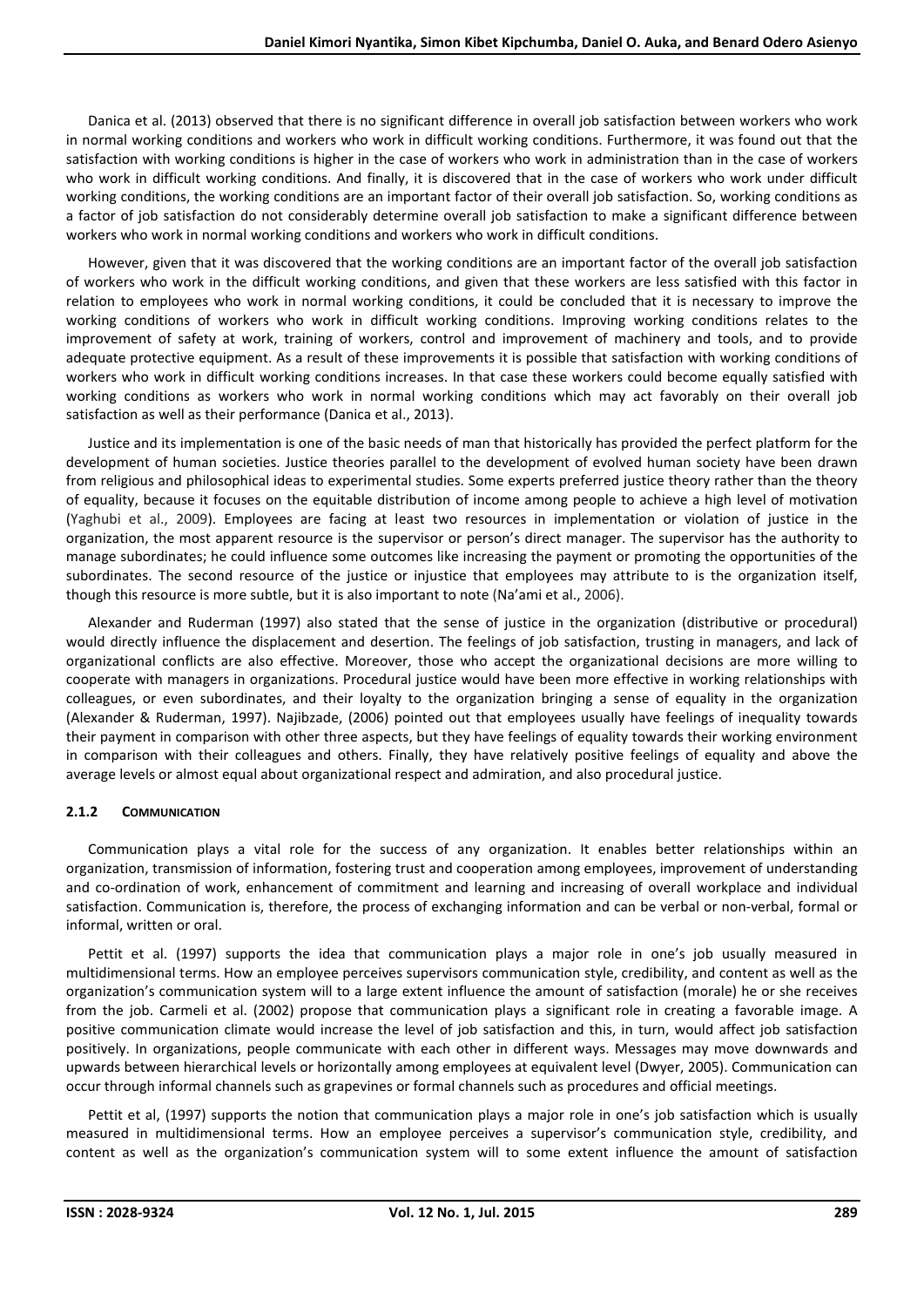(morale) he or she receives from the job. Carmeli et al., (2002) propose that communication plays a significant role in creating a favorable image. A positive communication climate would increase the level of job satisfaction and this, in turn, would affect job satisfaction positively (Herrbach et al., 2004).

Communication is the process whereby people within an organization give and receive messages. Many researchers assert that communication in organizations has significant effect on employees' job satisfaction. In organizations, people communicate with each other in different ways. Messages may move downward and upward between hierarchical levels or horizontally among employees at equivalent level. Communication can occur through informal channels such as grapevines or formal channels such as procedures and official meetings.

Effective communication is seen as an essential element of the organizational environment that ought to inform employees of industry challenges, what is happening in the workplace and the company's strategic intent. Beyerlein et al., (2003) states that it is the management's responsibility to align support systems in the strategic design so that employees can communicate their needs and frustrations, as this will keep an organization functioning effectively and make the people who are an organization's greatest resource feel part of the organization. Furthermore, other studies have investigated openness of communication and found its direct relationship with job satisfaction. As people work together they develop some important formal and informal relationships with each other. People are of different personalities and natures, their thinking, perception, and view points are also different. They cannot understand each other until and unless they effectively communicate.

### 2.1.3 SUPERVISION

Supervision is the action or process of watching, directing, overseeing, superintending, and inspection of work processes at the workplace. A supervisor, therefore, is responsible for making work efficient and hence a resource to the employees. An employee is in constant or regular exchange relations with the supervisor and coworkers (Brande et al., 2004). Bruk et al (2006) observes that unfair treatment at the place of work is positively associated with psychological strain. Most employees consider relations with supervisors as most stressful (Tepper, 2007). This is because supervisors create stress by ignoring employees' ideas and concerns, withholding information from them and failing to clarify roles and responsibilities (Reece & Brandt, 1999). A positive relationship with the supervisor is an important rationale influencing employees' decisions to remain in the job (Scannapieco & Connell-Carrick, 2007). Employees' perception of supervisors support may influence their perception on job satisfaction in terms of employees' desire to stay.

Bruk et al., (2006) observes that unfair treatment at the place of work is positively associated with psychological strain. An employee may develop stress reactions due to membership of a less cohesive workgroup, having inadequate social support from coworkers, or exposure to hostile acts from coworkers. Most employees consider relations with supervisors as most stressful (Tepper, 2007). This is because supervisors create stress by ignoring employees' ideas and concerns, withholding information from them and failing to clarify roles and responsibilities (Reece & Brandt, 1999). The relationship between supervisors and worker retention is further supported by empirical evidences. It was found that the effect of supportive supervision outweighed the effect of pre-service or in-service training on child welfare worker retention (Scannapieco & Connell-Carrick, 2007). Supportive supervision was found to be related to the improvement of workers' job satisfaction (Munn et al, 1996), lower levels of workers' burnout , and the reduction of stress (Moen & Yu, 2000). Studies also showed that a positive relationship with the supervisor is an important rationale influencing child welfare workers' decisions to remain in the job (Scannapieco & Connell-Carrick, 2007). Workers' perception of supervisors support may interact with workers' perception of job satisfaction in terms of workers desire to stay so that the effect of job satisfaction may be different for workers perceiving different levels (high/low) of supervisor's support.

#### 2.1.4 INTERACTIONAL JUSTICE

Interactional justice is the nature of association between supervisors and subordinates (Mohyeldin & Tahire, 2007). Bies and Moag (1986) introduced the aspect of interactional justice focusing their attention on the quality of interpersonal treatment people receive when procedures are implemented. Interactional justice involves the perception of fairness that affects employees' relationship with peers, subordinates and supervisors (Mohyeldin & Tahire, 2007). Fairness creation is very important for organizations as it affects productivity and behavior of employees. Greenberg, 1990, 1993, observes that interactional justice consists of two types of interpersonal treatment i.e. interpersonal justice which is the degree to which people are treated with politeness, dignity and respect by authorities involved in executing procedures or determining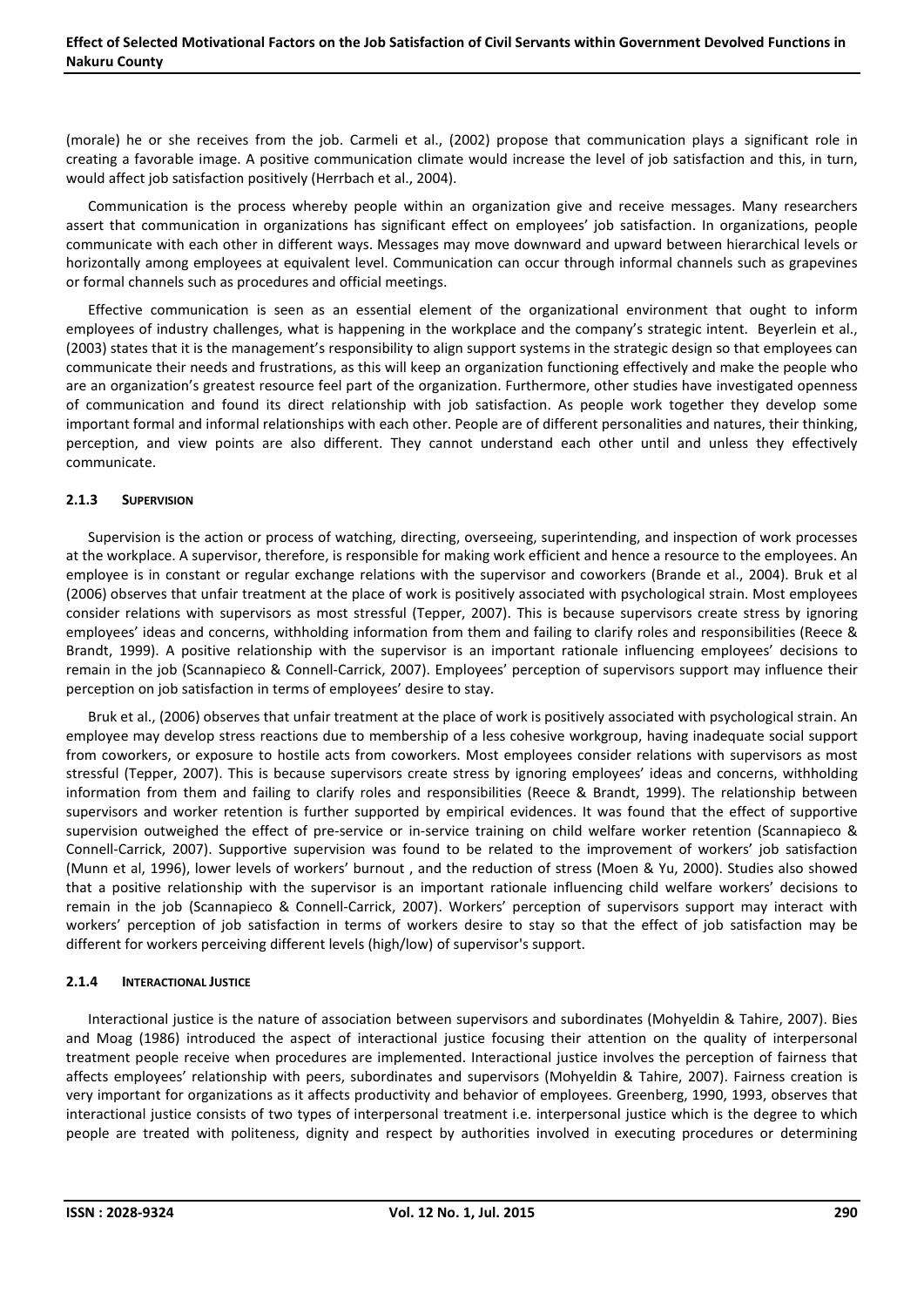outcomes and informational justice which focuses on the explanations provided to people that convey information about why procedures were used in a certain way or why the outcomes were distributed in a certain way.

The explanation for interactional justice is enlightened in the social exchange theory and the norm of reciprocity (Cropanzano & Mitchell, 2005). According to this theory employees anticipate polite, sincere, and frank treatments from the peers and supervisors. On the basis of reciprocity, employees who recognize righteous treatment from supervisors are more likely to exhibit positive attitude and great commitment to the goals of the organization, demonstrate improved job satisfaction, improved job performance and low turnover (Cohen-Charash & Spector, 2002).

## 2.2 JOB SATISFACTION

In general terms, job satisfaction represents the projection of the extent to which an individual is positively oriented toward his or her job (Cramer, 1996). Organizational change likely alters an employee's job satisfaction (Lock, 1976). Simply put, job satisfaction is connected to how our personal expectations of work are in congruence with the actual outcomes. Job satisfaction is merely an employee's attitude towards his or her job. Consequently, job satisfaction can be seen as containing three components: an affective component, a cognitive component and a behavioral component (Jex, 2002). While the affective component refers to a feeling about a job, the cognitive component represents a belief in regard to a job. Often these two aspects are related. The behavioral component is an indicator for behavioral intentions towards a job such as getting to work in time, working hard, etc.

In explaining job satisfaction and measuring the level of employees' satisfaction, three different approaches have been developed. The first approach turns its attention to the characteristics of the job and it is called the "information processing model" (Hackman & Oldham, 1976). According to this model employees gather information about the job, the workplace and the organization and cognitively assess these elements in order to determine the level of satisfaction (Jex, 2002). The second approach suggests that the measurement of the level of job satisfaction is founded on "social information" – information based on past behavior and what others at work think. It shifts its attention to the effects of the context and the consequences of past behavior, rather than to individual pre-dispositions and rational decision-making processes (Pennings, 1986). Therefore job satisfaction is dependent on how others at work evaluate the workplace. This approach is called the "social information processing model" (Salancik & Pfeffer, 1978). The third approach indicates that job satisfaction relies on the characteristics or the dispositions of the employee. These dispositions can be based on experience or genetic heritage or on both (Jex, 2002).

Job satisfaction is closely related to employee work motivation, which is concerned with the energy an employee is willing to invest in order to achieve a given objective related to his work. Of course, motivation is only one of the factors that determine job satisfaction. Other factors include outside constraints (e.g. time, financial resources, and organizational requirements), and individual skills and abilities. The basic argument is that achievement of objectives increases job satisfaction (because of the psychological need for achievement) (Le Grand, 2003).

Job satisfaction is an affective response to one's situation at work. Thus, teacher job satisfaction refers to a teacher's affective relation to his or her teaching role and is a function of the perceived relationship between what one wants from teaching and what one perceives it is offering to a teacher (Zembylas & Papanastasiou, 2004). Over the last two decades, there have been numerous studies focused on the factors influencing teacher job satisfaction and dissatisfaction (Spear et al., 2000). Like all white-collar jobs, both intrinsic and extrinsic factors have been found to affect teacher job satisfaction. Intrinsic satisfaction for teachers can come from classroom activities with children. Additional factors include developing warm, personal relationships with children, the intellectual challenge of teaching and autonomy and independence (Shann, 1998). In contrast, teachers view job dissatisfaction as principally associated with work overload, poor pay and perceptions of how teachers are viewed by society.

Extrinsic factors that have also been associated with teacher satisfaction include salary, perceived support from administrators, availability of resources, and problems related to teacher load and expectations for assuming extra-curricular assignments (Thompson et al, 1997). These and other aspects of teachers' working environment have been identified as factors that contribute to increased teacher dissatisfaction and to teachers leaving the profession. Research on teacher job satisfaction has examined several of these factors in an attempt to find how they are related to satisfaction in teaching, and what support teachers need so that their working conditions are improved. This is significant because it has been shown that when teachers are not satisfied with their working conditions, they are more likely to leave the profession.

Dissatisfaction with work life, unhappiness, disappointment and lack of enthusiasm negatively affect people's everyday lives, preventing them from getting enough satisfaction from life and possibly impairing their physical and mental health by negatively affecting their environment and relationships with family and friends (Serinkan & Bardakçı, 2009). Consequently,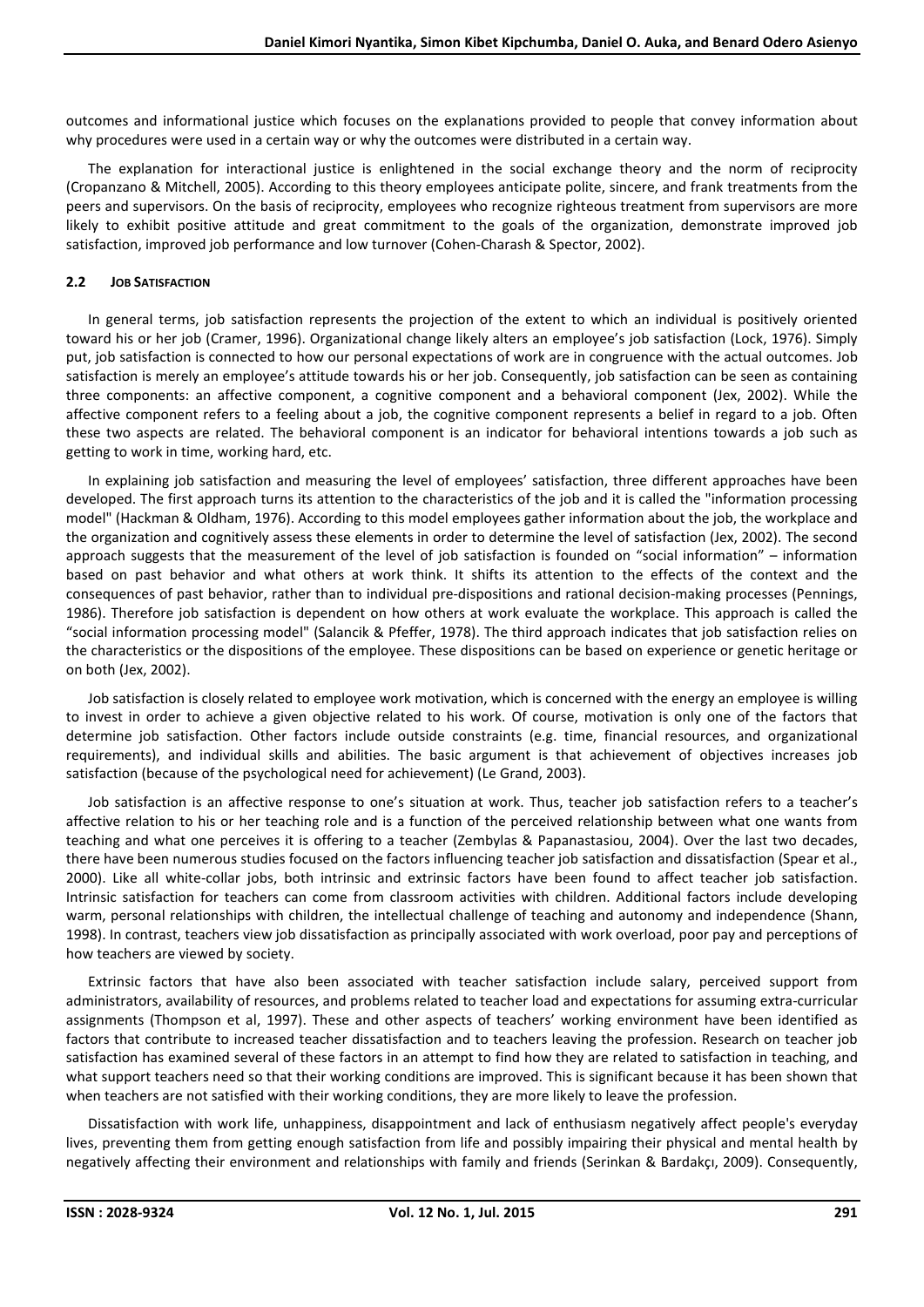this may lead to undesired results for the employer such as alienation, indifference to the job, a decreasing sense of attachment to the employing institution, constant complaints about the job, decreasing productivity, absenteeism and quitting the job.

Doughty et al., (2002) studied Nurse Faculty at a small Liberal Arts College assessing perception of Nurse Faculty regarding their work environment. Factors most appreciated by faculty were involvement, coworker cohesion, supervisor support, and autonomy. This study showed that many factors contribute to job satisfaction of Nurse Faculty. Castillo and Cano, (2004) conducted a study at an agricultural college at a large university by using the Herzberg's theory and the Wood Faculty Satisfaction/ Dissatisfaction Scale (WFSDS) to explore the factors that explain job satisfaction. Their findings showed that the work itself was the most important factor that contributed to job satisfaction, with working conditions being the least important. However, they did report that all of the factors of Herzberg's theory were moderately related to job satisfaction. The increase in enrolment and the demands placed on faculty by the community, hospitals, and the college to produce a larger number of nursing graduates appears to be affecting morale and overall job satisfaction.

Public service motivation-job satisfaction relationship depends on an experienced comparability between individual needs and motivation to serve the public interest and the environment of their jobs/organizations is akin to results by Bright (2008) and Wright & Pandey (2008). They all confirm that public service motivation positively affects job satisfaction if the perceived fit between individual motivation and the work environment is high (denoted "mission valence" by Wright and Pandey (2008). But regardless of an experienced fit, it can be argued that when comparing public and private sector employees performing similar jobs in the two sectors there are still reasons for expecting public/private differences in the public service motivation-job satisfaction relationship. Based on usual criteria for distinguishing between public and private sector organizations (Rainey & Bozeman, 2000) and especially the ownership criterion, the public sector may offer better opportunities for serving the public regardless of the specific job being performed. Due to the public ownership, employees in public sector organizations are better able to "donate their effort" to the public and hence derive job satisfaction from fulfilling their pro-social motivation compared with employees in private sector organizations, who donate their effort to a private residual claimant. The environment of the organization means more for establishing a positive public service motivation-job satisfaction relationship than the environment of the job .

#### 2.3 THEORETICAL AND CONCEPTUAL FRAMEWORK

The study was guided by two theories; Equity Theory and Herzberg's Two Factor Theory. Equity Theory was developed by Adams in 1965. Adams, (1965) defines inequity as "inequity exists for a person whenever he perceives that the ratio of his outcomes to inputs and the ratio of others outcomes to other inputs are unequal". It follows that inequity results not only when a person is under-benefited but also when he is over benefited. An important issue of the equity theory is the emphasis on the individual perception of what exists, even though it may not be real. The perception of inequity is based on comparing the individual's ratio with the other's ratio (e.g. when an employee in another state receives \$4000 more for the same job, no inequity is experienced, but a coworker in the same company with the same abilities and skills, if he or she receives a pay rise, inequity may be experienced).

Equity Theory, as developed by Adams, (1965), considers motivation and job satisfaction as the result of a comparison of a worker's perceived outcomes and inputs (Vinchurb & Koppes, 2011). Traditionally, Equity Theory has been tested by monitoring the reaction of individuals to experimentally induced situations of inequity by intentionally under- or overpaying them (Landy & Conte, 2010). It was expected that underpaid participants would lower the quality or quantity of their output, whereas people who were overpaid would raise the quality or quantity. In general, results supported the underpayment predictions, but not the overpayment ones, which may be due to the fact that inequity due to overpayment is not as stressful as inequity because of underpayment (Landy & Conte, 2010). Equity Theory is relevant to this study because it expresses the relationship between how employees are motivated (which is the input) and their job satisfaction (which is the output).

The second theory is the Two-Factor Theory developed by Herzberg, (1959) which addresses the issue of workplace motivation. The theory introduces two elements or "factors" to account for overall job satisfaction: motivators and hygiene factors. While the presence of motivators in a job can contribute to the increase in the level of satisfaction, the absence of hygiene factors in the workplace can be the cause of dissatisfaction. Hygiene factors allude to the environment and the context of the work. This can include salary, safe working conditions, etc. Motivators are related to the characteristics of the job itself. According to the theory motivators and hygiene factors are non-exclusive. Satisfaction and dissatisfaction cannot be considered as the opposite ends of one continuum. Therefore an increase in the level of job satisfaction does not necessarily imply a decrease in job dissatisfaction, since the elements affecting satisfaction and dissatisfaction are different. The Two-Factor Theory is also often referred to as the Motivation-Hygiene Theory (Davies, 2008). This theory is also relevant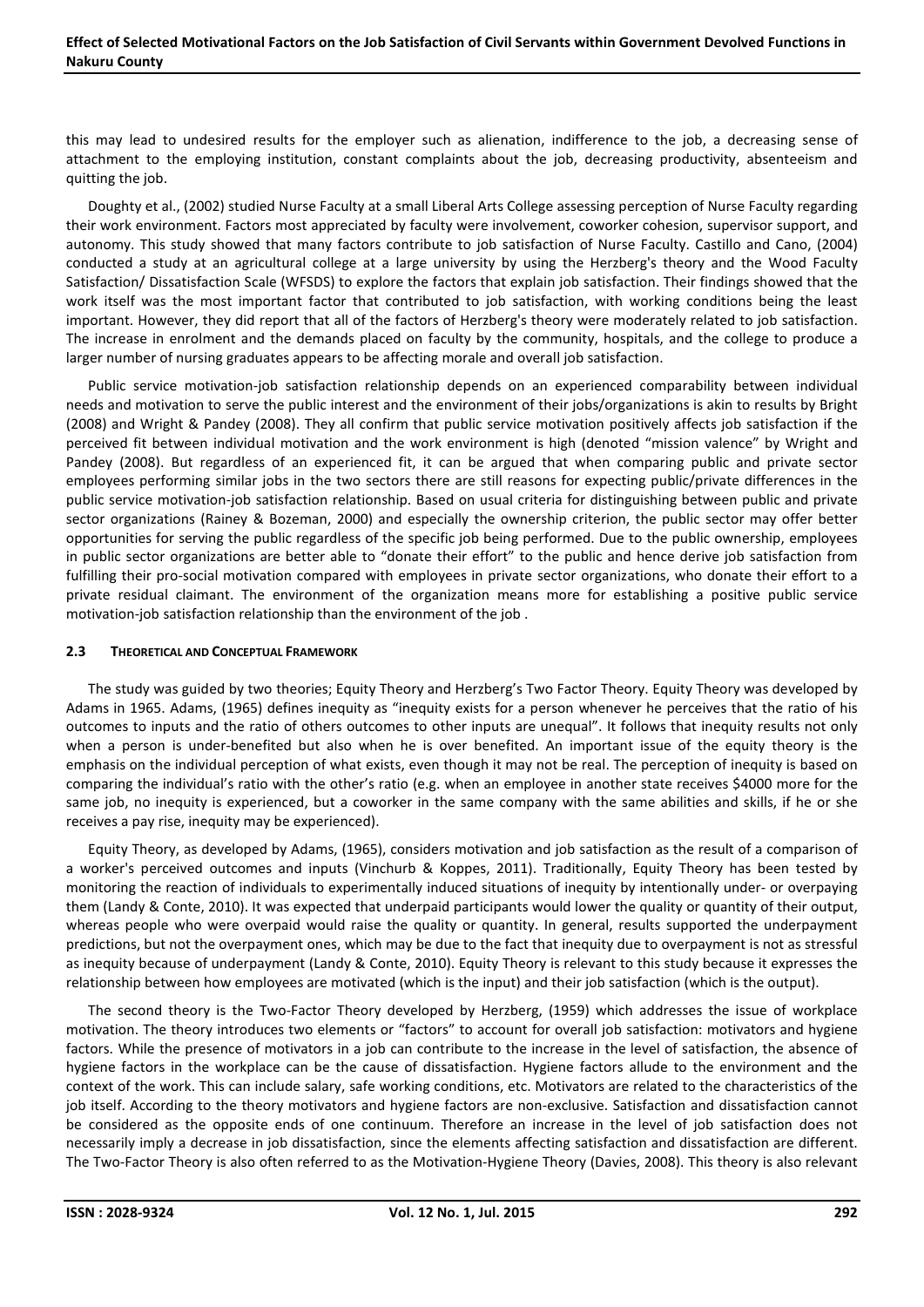to the study because it uses motivators which describe the characteristics of the job and hygiene factors which is actually the environment in which the job is performed.



#### Moderating variables

*Figure 2.1 Relationship between selected motivational factors, contextual factors and job satisfaction.*

The independent variables of the study include; Procedural justice, communication, supervision and interactional justice. These factors are selected for the study because they are closely related with Herzberg's Two-Factor Theory which is the main theory of this study. The dependent variable is employees' job satisfaction measured in terms of affective, cognitive and behavioral manifestations of satisfaction. Affective satisfaction influences individuals' cognitive processes such that their resulting behaviors may be either affectively or cognitively driven. With only a few exceptions, a vast number of studies have consistently found job satisfaction to be significantly associated with turnover (Vroom, 1964). The moderating variables are; organizational culture, human resource management practices and government employment policies. When procedural justice, communication, supervision and interactional justice are well managed in the devolved Government functions under controlled organizational culture, human resource management practices and government employment policies, then employees will be satisfied with their jobs leading to increased manifestation of excitement, happiness, a feeling of the job being valuable and beneficial, improved punctuality and low turnover.

## 3 METHODS

The research adopted a descriptive survey research design. According to Mugenda, (2009), a survey research design describes relevant aspects of the phenomenon of interest from various perspectives. The study collected information from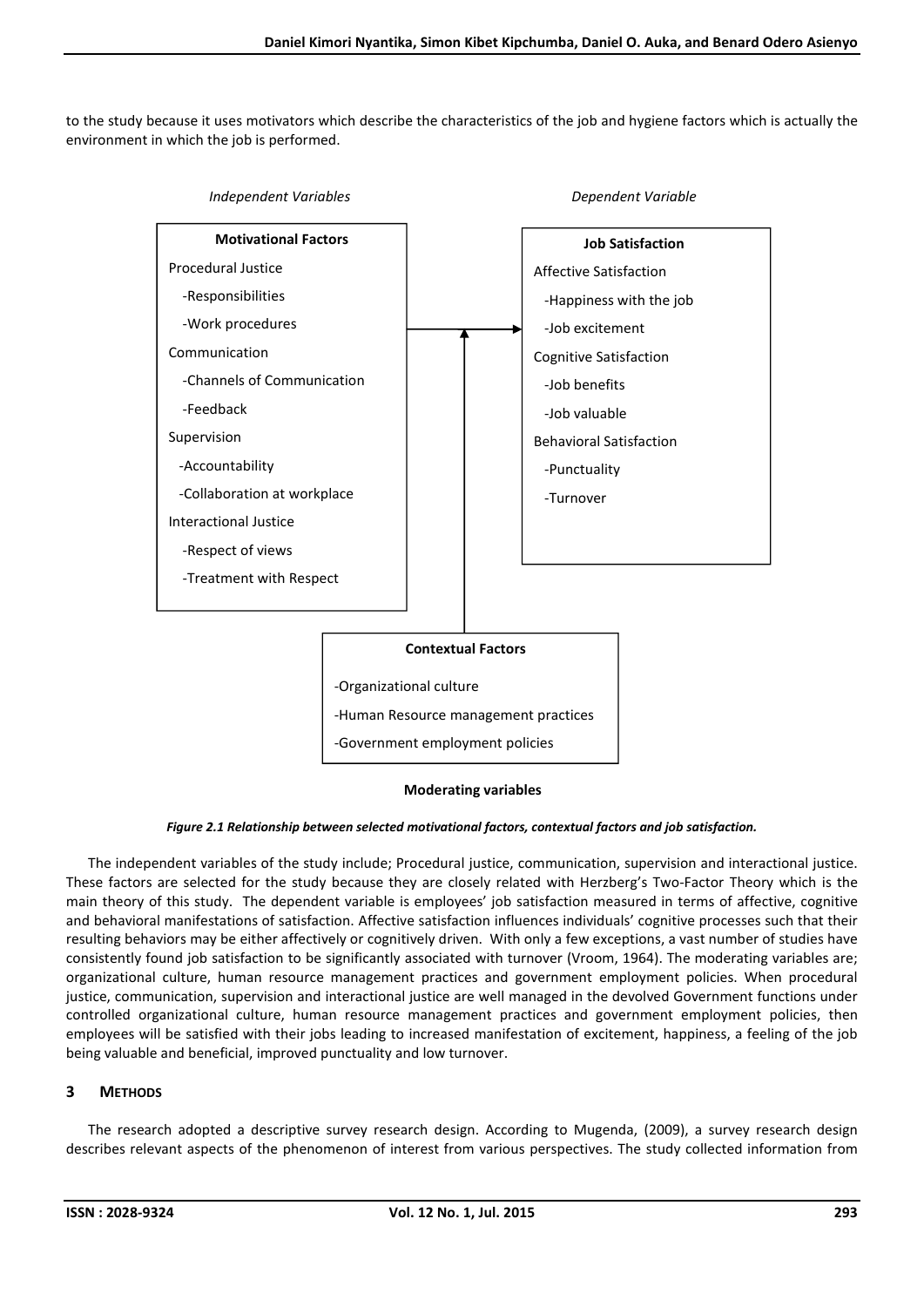#### Effect of Selected Motivational Factors on the Job Satisfaction of Civil Servants within Government Devolved Functions in Nakuru County

employees working in devolved functions of the following ministries within Nakuru County; Ministry of Health, Ministry of Water, Ministry of Agriculture and Ministry of Public works and roads. There were 976 employees in the Ministry of Health, 289 employees in the Ministry of Water, 235 employees in the Ministry of Agriculture and 412 employees in the Ministry of Public Works and Roads forming a target population of 1912 employees. Thus, 320 employees working in the devolved functions in Nakuru County formed the sample for the study. Proportionate stratified sampling of employees in each of the devolved function was derived. A close ended questionnaire based on Likert-type Scale was used as the main mode of data collection.

The relationship between each of the factors that affect employees' job satisfaction and the level of job satisfaction was tested using a Pearson's correlation. The combined effect of the factors and employees level of job satisfaction was tested with the regression model below.

$$
y = \alpha + \beta_1 X_1 + \beta_2 X_2 + \beta_3 X_3 + \beta_4 X_4 + \varepsilon
$$

Where;

*у*= employee job satisfaction *α* =constant  $\beta_1$  ... ...  $\beta_{4d}$  = parameter estimates  $X_1$  = Procedural justice  $X_2$  = Communication *X*3 = Supervision  $X_4$  = Interactional justice *ε* = the error of prediction.

### 4 RESULTS

This section presents results of hypotheses testing about the relationship between the aspects of motivational factors: procedural justice (PJ), communication (Comm.), supervision (Sup) and interactional justice (IJ); and job satisfaction. The section also presents results on the effect of motivational factors on job satisfaction.

To determine the effect of motivational factors and job satisfaction, Pearson's product-moment correlation was used. The results of the analysis are presented in Table 4.12.

|                  |                            | P.          | Comm.     | Sup         |            | Job satisfaction |
|------------------|----------------------------|-------------|-----------|-------------|------------|------------------|
|                  |                            |             |           |             |            |                  |
|                  | Pearson Correlation        |             | $.522$ ** | $.505^{**}$ | $.634$ **  | $.675$ $*$       |
| IPJ              | Sig. (2-tailed)            |             | .000      | .000        | .000       | .000             |
|                  | N                          | 255         | 255       | 255         | 255        | 255              |
|                  | <b>Pearson Correlation</b> | .522        |           | .516        | **<br>.403 | **<br>.328       |
| Comm.            | Sig. (2-tailed)            | .000        |           | .000        | .000       | .000             |
|                  | N                          | 255         | 255       | 255         | 255        | 255              |
|                  | Pearson Correlation        | $.505^{**}$ | .516      |             | .639       | .483             |
| Sup              | Sig. (2-tailed)            | .000        | .000      |             | .000       | .000             |
|                  | N                          | 255         | 255       | 255         | 255        | 255              |
|                  | Pearson Correlation        | $.634***$   | $.403$ ** | $.639^{**}$ |            | $.769$ **        |
| IIJ              | Sig. (2-tailed)            | .000        | .000      | .000        |            | .000             |
|                  | N                          | 255         | 255       | 255         | 255<br>**  | 255              |
|                  | Pearson Correlation        | .675        | .328      | .483        | .769       |                  |
| Job satisfaction | Sig. (2-tailed)            | .000        | .000      | .000        | .000       |                  |
|                  | N                          | 255         | 255       | 255         | 255        | 255              |

#### *Table 4.12: Correlation of motivational factors and job satisfaction*

*\*\*. Correlation is significant at the 0.01 level (2-tailed).*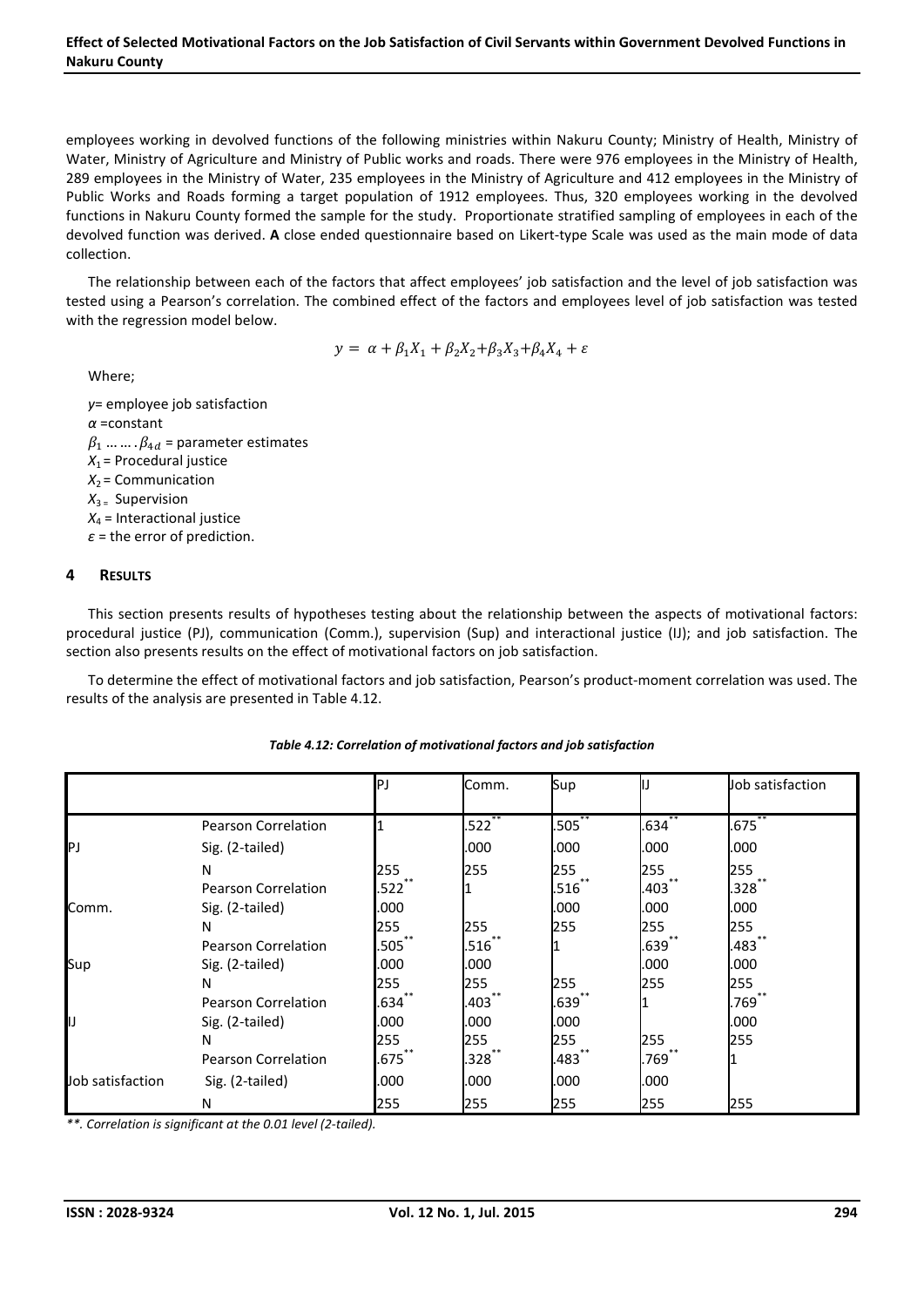## *HO1 There is no significant relationship between procedural justice and job satisfaction of the employees working in the devolved functions.*

The analysis to test  $HO_1$  was conducted using Pearson's Correlation. The results are shown in Table 4.12. The study established a strong positive correlation(*r*=0.675) and significant relationship (*P*=0.000≤0.05) between procedural justice and job satisfaction indicating that procedural justice significantly affected employees job satisfaction in the devolved functions. Hence, the HO<sub>1</sub> was rejected. When the County Government recognizes and enhances procedural justice in the devolved functions, there will be a positive improvement in the employees' job satisfaction measured affectively, cognitively and behaviorally.

## *HO2 There is no significant relationship between communication and job satisfaction of the employees working in the devolved functions.*

The study used Pearson's correlation to test HO<sub>2</sub>. As shown in Table 4.12, the study established a weak positive correlation(*r*=0.328) and significant relationship (*P*=0.000≤0.05) between communication and job satisfaction indicating that communication positively affected employees' job satisfaction in the devolved functions. The hypothesis (HO2) was, therefore, rejected.

### *HO3 There is no significant relationship between supervision and job satisfaction of the employees working in the devolved functions.*

The analysis to test HO<sub>3</sub> was conducted using Pearson's Correlation. The results are as shown in Table 4.12. The study established a moderate positive correlation(*r*=0.483) and a significant relationship (*P*=0.000≤0.05) between supervision and job satisfaction indicating that supervision significantly affected employees' job satisfaction in the devolved functions. The null hypothesis (HO<sub>3</sub>) was rejected. Recognition and enhancement of supervisory skills in the devolved functions, will realize a positive improvement of employees' job satisfaction in the County Government.

## *HO4 There is no significant relationship between interactional justice and job satisfaction of the employees working in the devolved functions.*

Pearson's correlation was used in the analysis to test HO4. The study established a strong positive correlation (*r*=0.769) and a significant relationship (P=0.000≤0.05) between interactional justice and job satisfaction. The HO<sub>4</sub> was, therefore, rejected. When the County Government promotes interactional justice in the devolved functions, there will be a significant improvement in employees' job satisfaction and therefore performance.

### *HO5 There is no significant relationship between the combined effect of procedural justice, communication, supervision and interactional justice and job satisfaction of the employees working in the devolved functions.*

The study used a multiple regression analysis to test  $HO_5$ . The results of the analysis are presented in Tables 4.13a and 4.13b.

#### *Table 4.13a: Model Summary*

| D<br>n | Sauare | <b>Adiusted R Square</b> | <b>Std. Error of the Estimate</b> |
|--------|--------|--------------------------|-----------------------------------|
| 0.81   | .bb    | נט.נ                     | u.jj                              |

The  $R^2$  value indicates how much of the dependent variable, "job satisfaction", was explained by the independent variables, "procedural justice, communication, supervision and interactional justice". In this case, the R Squared is 0.66 indicating that 66% of the variation in job satisfaction is explained by the independent variable. The difference, that is, 34% of the variation in job satisfaction is explained by factors that are not included in this study.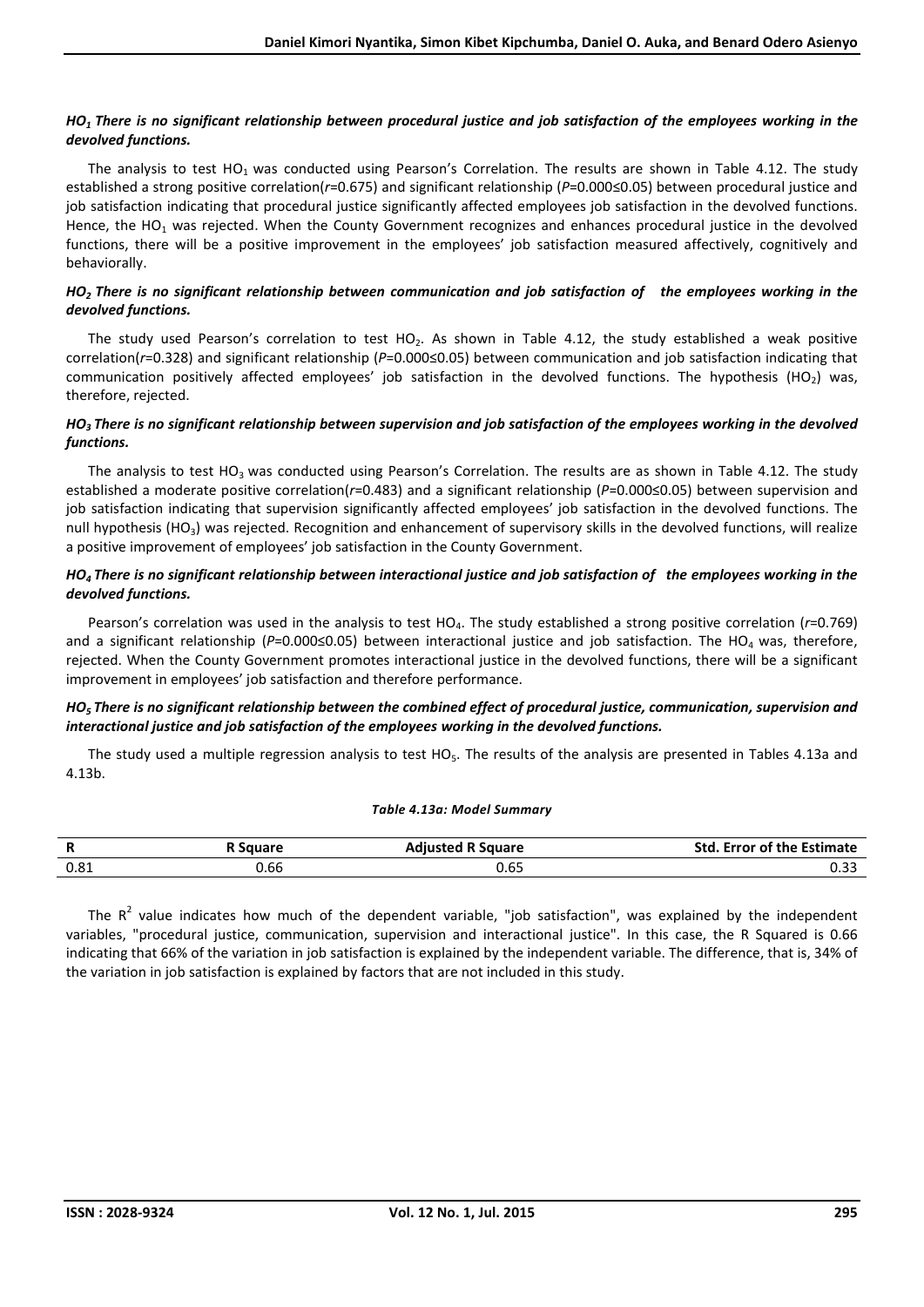| Model |            | Unstandardized Coefficients |            | Standardized<br>Coefficients |         | $Sig(p)$ . |
|-------|------------|-----------------------------|------------|------------------------------|---------|------------|
|       |            | B                           | Std. Error | <b>Beta</b>                  |         |            |
| -1    | (Constant) | 1.29                        | 0.15       |                              | 8.71    | 0.00       |
|       | PJ         | 0.31                        | 0.04       | 0.36                         | 6.88    | 0.00       |
|       | Comm.      | $-0.05$                     | 0.03       | $-0.08$                      | $-1.70$ | 0.09       |
|       | Sup        | $-0.04$                     | 0.05       | $-0.04$                      | $-0.76$ | 0.45       |
|       |            | 0.48                        | 0.04       | 0.60                         | 10.97   | 0.00       |

#### *Table 4.13b: Full Regression Model*

*a. Dependent Variable: Job satisfaction*

As indicated in Table 4.13b, from the unstandardized coefficients, the following equation was developed:

*y*= 1.29+0.31x<sub>1</sub>-0.05x<sub>2</sub>-0.04x<sub>3</sub>+0.48x<sub>4</sub>+ε

From the full regression model, the standardized coefficients indicate that procedural justice and interactional justice have a positive effect on job satisfaction whereas communication and supervision have a negative influence. Further, the results indicate that interactional justice has a greater effect on job satisfaction (Beta=0.60) followed by procedural justice (Beta=0.36), communication (Beta=-0.08) and supervision (Beta=-0.04). In conclusion, therefore, the hypothesis (HO<sub>5</sub>) that there is no significant relationship between the combined effect of procedural justice, communication, supervision and interactional justice and job satisfaction is rejected. This is because procedural justice and interactional justice have a positive effect on job satisfaction.

### 5 CONCLUSIONS AND RECOMMENDATIONS

#### 5.1 CONCLUSIONS

The aim of this study was to assess the effect of selected motivational factors on job satisfaction of civil servants within government devolved functions in Nakuru County. The study established that all aspects of the selected motivational factors affect job satisfaction. However, it was established that HO<sub>1</sub> which stated that there is no significant relationship between procedural justice and job satisfaction was rejected since there was a strong positive correlation (*r*=0.68) and a significant relationship (*p*=0.000≤0.05). This indicates that procedural justice significantly affects job satisfaction.

Further, HO<sub>2</sub> which stated that there is no significant relationship between communication and job satisfaction, after computation of a Pearson correlation, was found to have a weak positive correlation (*r*=0.33) and a significant relationship (*p*=0.000≤0.05). This indicates that there is no significant relationship between the two.

 $HO<sub>3</sub>$  which stated that there was no significant relationship between supervision and job satisfaction, at the computation of the Pearson correlation, indicated a moderate positive correlation (*r*=0.48) and a significant relationship (*p*=0.000≤0.05). This indicates that supervision moderately affected job satisfaction. Recognition and enhancement of supervision in the County will improve job satisfaction.

 $HO<sub>4</sub>$  which stated that there was no significant relationship between interactional justice and job satisfaction was rejected since there is a strong positive correlation (*r*=0.77) and a significant relationship (*p*=0.000≤0.05). This shows that interactional justice significantly effected job satisfaction. Therefore, the promotion and enhancement of interactional justice will improve job satisfaction in the County.

HO<sub>5</sub> which stated that there was no significant relationship between the combined effects of procedural justice, communication, supervision and interactional justice and job satisfaction was rejected. As shown in the results of the analysis model summary, 66% of the variation in job satisfaction is explained by the independent variable, motivational factors. Further, from the full regression model it was established that procedural justice (Beta=0.36) and interactional justice (Beta= 0.60) have a positive effect on job satisfaction whereas communication (Beta=-0.08) and supervision (Beta=-0.04) have a negative influence.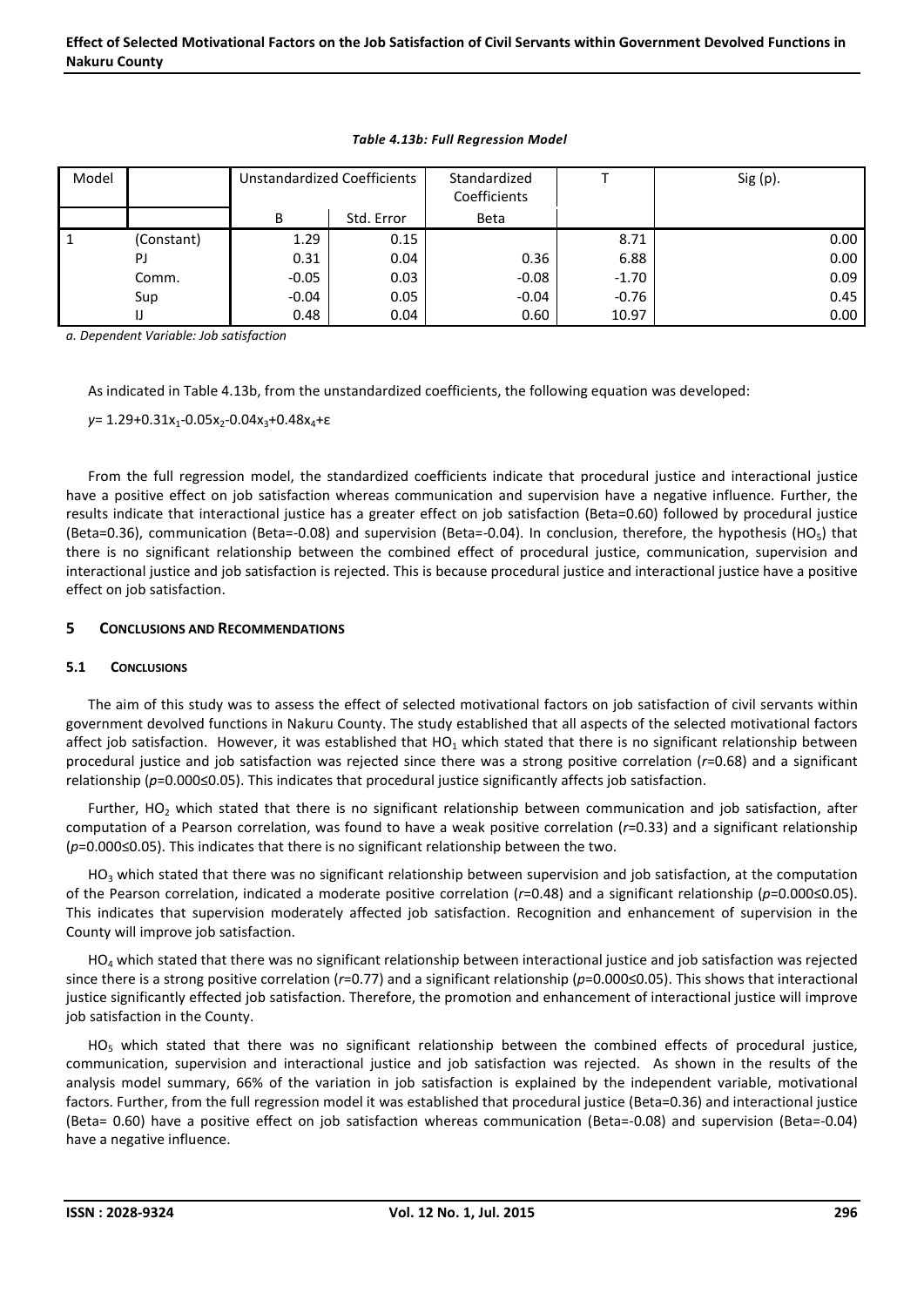### 5.2 RECOMMENDATIONS

### 5.2.1 RECOMMENDATION FOR PRACTICE AND POLICY

On the basis of the findings of this study, the following recommendations are important as far as assessment of the effect of selected job motivational factors on civil servants' job satisfaction within government devolved functions in Nakuru County is concerned.

First, Civil Servants working in the devolved functions should be encouraged to take advantage of the liberalized Higher Education to sharpen their skills which will be a great asset both to the employees and the County Government in terms of performance and service delivery. The County Government should also come up with more innovative ways of sourcing for partnership for purposes of employing young and qualified individuals to fill the existing gaps that are likely to cause a succession problem in future upon retirement of the older employees. Secondly, the study recommends that the County Government embraces a culture of procedural justice in terms of equal treatment of employees. The decision-making process should be done on the basis of accurate information achieved by developing an information system sensitive to inaccurate information thus improving performance and service delivery.

Thirdly, the County Government should adopt new ICT technologies in its communication system which will enhance effectiveness in service delivery. Fourth, the County Government should re-design supervisory processes geared towards achieving fairness in dealing with employees in order to foster cohesion and accountability. This can be done by training both supervisors and employees for new skills that will assist in improving service delivery. The supervisors should also see themselves as coaches and mentors for them to positively influence employees.

### 5.2.2 RECOMMENDATION FOR FURTHER STUDIES

A study on the factors affecting employee job satisfaction and its effect on turnover in the devolved functions to the County Governments in Kenya should be conducted. This is because the study did not concentrate on employees' turnover. The findings from this study will shed more light on which factor most affects employees' turnover.

### **REFERENCES**

- [1] Adams, J. S. (1965). Inequity in social exchange. In L. Berkowitz (Ed.), *advances in experimental psychology pp. 267-299. New York: Academic Press*.
- [2] Adams, J. S. (1963). Toward an understanding of inequity. *Journal of Abnormal and Social Psychology, 67, 422-436.*
- [3] Alexander, S., & Ruderman, M.(1997). The role of procedural and distributive justice in organizational behavior. *Social Justice Research,1(2) ,177-198.*
- [4] Beyerlein, M.M., Klein, G. & Broedling, L. (Eds.) (2003). The Collaborative Work Systems Fieldbook: Strategies for Building Successful Teams. San Francisco: John Wiley & Sons
- [5] Brandes, P., Dharwadkar, R., & Wheatley, K. (2004). Social exchanges within organizations and work outcomes: The importance of local and global relationships. *Group and Organization Management, 29*(3), 276-301.
- [6] Bright, Leonard (2008): "Does public service motivation really make a difference on the job satisfaction and turnover intentions of public employees?", *The American Review of Public Administration*, 38 (2), 149–166.
- [7] Bruk-Lee, V. & Spector, P. E. (2006). The social stressors-counterproductive work behaviors Link: Are conflicts with supervisors and coworkers the same? *Journal of Occupational Health Psychology, 11*(2), 145-156.
- [8] Burugu, N. J. (2010). The County: *Undertsanding Devolution and Governance in Kenya*. Lecor Nairobi
- [9] Carmeli, A., GILAT, G., and WEISBERG, J. (2006), "Perceived External Prestige, Organizational Identification and Affective Commitment: *A Stakeholder Approach", Corporate Reputation Review, 9(2), 92 -104.*
- [10] Cohen-Charash, Y. & Spector, P. E. (2001). The role of justice in organizations: A meta-analysis. *Organizational Behavior and Human Decision Processes*, *86*(2), 278-321.
- [11] Cramer D. (1996). Job satisfaction and organizational continuance commitment: a two-wave panel study. *Journal of Organizational Behavior 1996;17:389–400.*
- [12] Cropanzano, R., Mitchell, M. S. (2005). Social exchange theory: An interdisciplinary review. *Journal of Management, 31*, 874-900.
- [13] Danica, Bakotic; Tomislac, Babic (2013). Relationship between Working Conditions and Job Satisfaction: The Case of Croatian Shipbuilding Company. *International Journal of Business and Social Science 4(2); February 2013*
- [14] Davies. S.J. (2008) *Security Supervision and Management: the Theory and Practice of Asset Protection*. Elsevier Inc., Oxford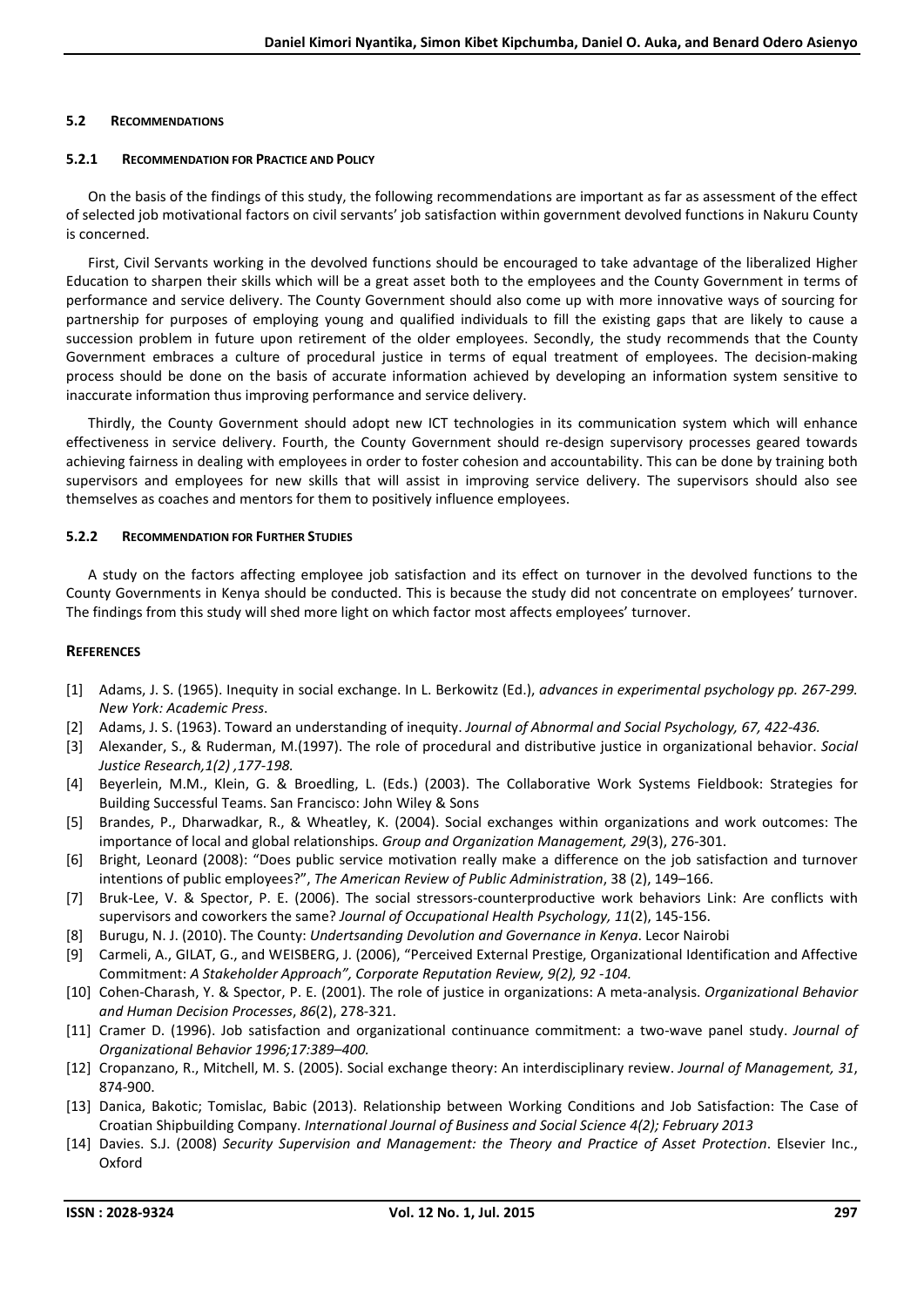- [15] Doughty J, May B, Butell S, Tong V (2002). "Work environment: A profile of the social climate of nursing faculty in an academic setting", *Nursing Educ. Perspectives. 23(4): 191−196.*
- [16] Herrbach, O. & Mignonac, K. (2004), "How Organisational Image Effects Employee Attitudes", *Huma Resource Management, 14(4), 76-88.*
- [17] Jex, S.M. (2002). *Organizational Psychology: A Scientist-Practitioner Approach*. John Wiley & Sons, New York
- [18] Le Grand, Julian (2003). *Motivation, Agency, and Public Policy: of Knights and Knaves, Pawns and Queens.* New York: Oxford University Press.
- [19] Leventhal, G. S. (1980). What should be done with equity theory? New approaches to the Study of fairness in social relationship. In K. Gergen, M. Greenberg & R. Willis (Eds.), *Social exchange: Advances in theory and research, 27-55.*
- [20] Locke EA. (1976). The nature and causes of job satisfaction. In: Dunnette MD, editor. Handbook of industrial and organizational psychology. Chicago: *Rand McNally; 1976. p. 1297–349.*
- [21] Mathis, R. L., & Jackson, J. J. (2010). Human Resource Management, 13<sup>th</sup> Ed., South-western, USA.
- [22] Mohyeldin, A. & Tahire, S. (2007). Links between justice, satisfaction and performance in the workplace, *Journal of Management Development, 26(4), 294-311.*
- [23] Mugenda, O. M. & Mugenda, A. G. (1999). *Research Methods: Qualitative and* Quantitative Approaches, ACT Press, Nairobi.
- [24] Na'ami, A., & Shokrkon, H. (2006). Analyzing the simple and multiple relationship of organizational justice with organizational civil behavior among the employees of an industrial organization in Ahvaz city. *Journal of Educational Sciences and Psychology, 3(13), 79-92.*
- [25] Nabatchi, T. B., B., L., & Good, D. H. (2007). Organizational justice and workplace mediation: A six Factor Model. *International Journal of conflict management, 18(2), 148-176.*
- [26] Najibzade, S. (2006). *Analyzing the employee's perception based on Adams equity theory, related fields and their relationship with organizational commitment* (MA thesis). Islamic Azad university-Larestan Branch, Shiraz University.
- [27] Pettit, J.D., Goris, J.R., & Vaught, B.C. (1997). "An Examination of Organizational Communication as a Moderator of the Relationship between Job Performance and Job Satisfaction", Journal *of Business Communication, (34), 81-98.*
- [28] Pennings, J.M. (1986). *An Organizational Behavior Approach*. Markus Wiener Publishing Inc., America
- [29] Price, J. L., (1997). Handbook of Organizational Measurement, *International Journal of Manpower, 18, 1997, 303- 558*
- [30] Reece, B. L., & Brandt, R. (1999). *Effective human relations in organiztions* (*7th ed*.). Boston, MA: Houghton Mifflin Co.
- [31] Robbins, S.P.; Odendaal, A. and Roodt, G. (2003). *Organisational Behaviour*, Global and Southern African Perspectives. (Cape Town, Pearson Education, 2003).
- [32] Robbins, S. P. & Judge, T. A. (2011). Essentials of Organizational Behavior (11<sup>th</sup> Ed.), New York, USA.
- [33] Salancik, G. R. and J. Pfeffer (1978), "A Social Information Processing Approach to Job Attitudes and Task Design," Administrative Science Quarterly, 23, 224-253.
- [34] Scannapieco, M., Connell-Carrick, K., & Painter, K. (2007). In their own words: Challenges facing youth aging out of foster care, *Journal of Child Adolescent Social Work, 24,* (9), 423-435.
- [35] Scannapieco, M., Schagrin, J., & Scannapieco, T. (1995). Independent living programs: Do they make a difference? *Child and Adolescent Social Work Journal, 12*(5), 381-389.
- [36] Serinkan, C., Bardakçı, A., (2009). Job satisfaction and burnout levels of faculty members in Pamukkale University. *Journal of Social Sciences 21, 115–132*.
- [37] Shann, M. (1998). Professional commitment and satisfaction among teachers in urban middle schools. *The Journal of Educational Research, 92, 67–73*.
- [38] Spear, M., Gould, K., & Lee, B. (2000). *Who would be a teacher? A review of factors motivating and demotivating prospective and practicing teachers. Slough*: NFER.
- [39] Stutzer, A. (2004). The role of income aspirations in individual happiness. Journal of Economic Behavior & Organization, 54, 89–109.
- [40] Tepper, B. J. (2007). Abusive supervision in work organizations: Review, Synthesis, and research agenda. *Journal of Management, 33*, 261-289.
- [41] Thibaut J. W. & Walker L. (1975). A Psychological Analysis, Lawrence Erbaum Associates, Hilldale, NJ.
- [42] The Constitution of Kenya 2010
- [43] Thomason JA, Kolehmainen-Aitken R-L and Newbrander WC (1991). Decentralization of health services in Papua New Guinea: A critical review. In: Thomason J, Newbrander WC and Kolehmainen-Aitken R-L. Decentralization in a developing country: The experience of Papua New Guinea and its health service. Canberra: Australian National University, National Centre for Development Studies, 1991.